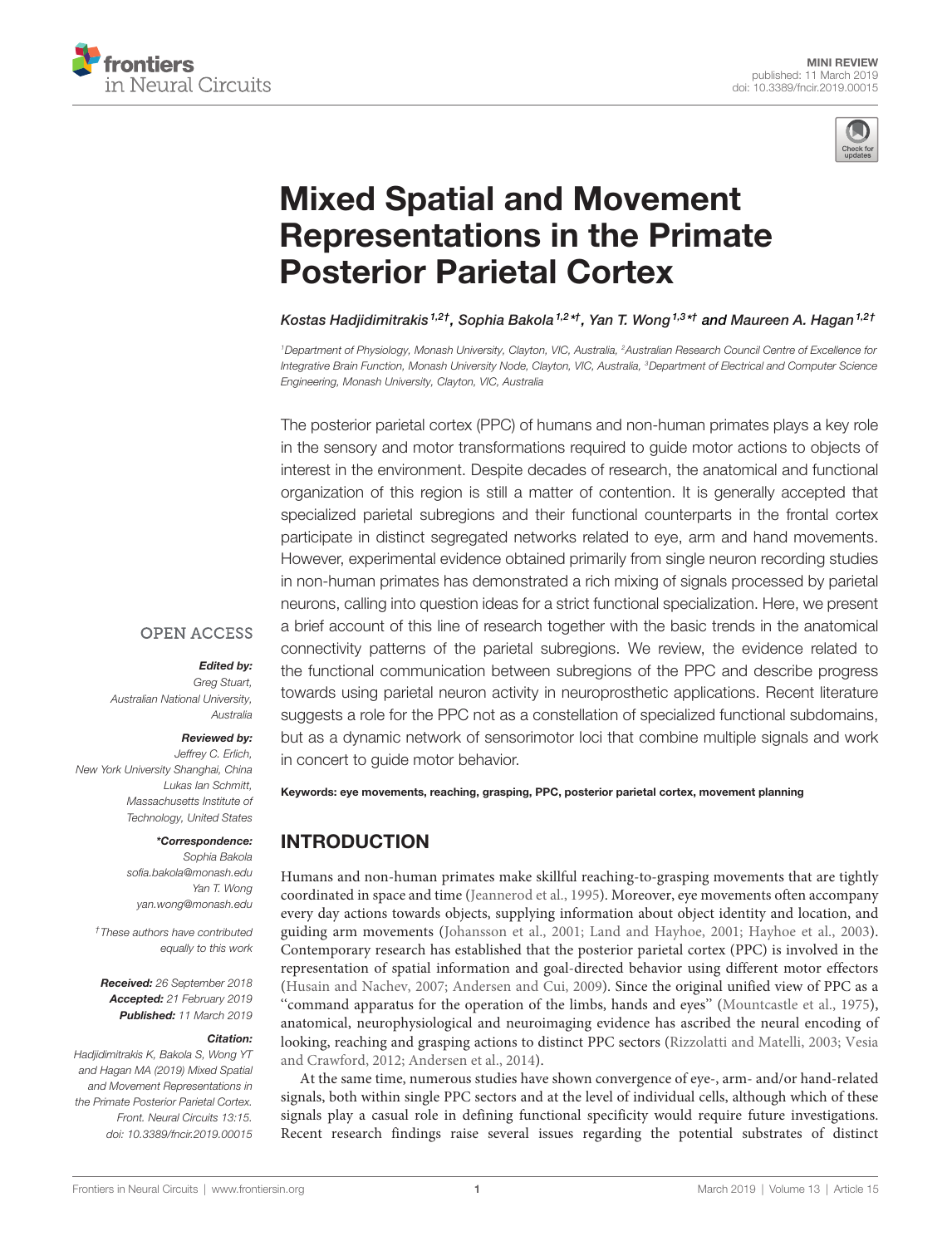movements in parietal cortex and the information flow between the various PPC sectors. Here, we outline evidence, mainly from non-human primate anatomical and neurophysiological studies, for the rich variety of signals carried by PPC neurons related to movement guidance that suggests a more widespread representation of movement variables than previously assumed. From a clinical perspective, the diverse representation of signals from parietal cortex may prove useful for the design of more efficient neuroprosthetic devices for patients who cannot reach and grasp objects either because of loss of arms or lesions of the motor pathways.

## ANATOMICAL ORGANIZATION OF THE POSTERIOR PARIETAL CORTEX

The PPC is composed of several areas that vary in histological features and connections with other parts of the brain. Definitions of areas have evolved over time from the historical assignment of posterior parietal fields to areas 5 and 7 of Brodmann to more refined schemes (e.g., **Figure 1**) but, despite general consensus on the number and characteristics of individual areas, maps produced by different groups vary widely and functional subdivisions do not always appear to respect architectonic boundaries (e.g., Savaki et al., 2010; Arcaro et al., 2011; Seelke et al., 2012). Nonetheless, in non-human primates, the anatomical organization of PPC is shaped by the relative influence of sensorimotor input to different areas. Segregated projections from the motor control centers in the frontal lobe are distributed along the dorsal-ventral extent of PPC. Primary motor cortex connects mainly to the parietal convexity (PE) and rostral parts of the medial bank of the intraparietal sulcus (IPS; PEip). Caudal superior and medial parietal areas (V6A, MIP, PEc, 31) connect preferentially with parts of dorsal premotor cortex, whereas inferior parietal areas (PFG, PF, AIP, VIP) connect with the ventral premotor cortex (Marconi et al., 2001; Tanné-Gariépy et al., 2002; Rozzi et al., 2006; Borra et al., 2008; Gamberini et al., 2009; Bakola et al., 2010, 2017; Passarelli et al., 2011, 2018). Input to LIP (Blatt et al., 1990; Lewis and Van Essen, 2000) and PGm (Cavada and Goldman-Rakic, 1989; Passarelli et al., 2018) originates mainly in the oculomotor-related frontal eye fields (FEFs). Segregation of motor projections is not in absolute terms, though, since each parietal area usually receives convergent input from other structures; e.g., PEip receives additional projections from ventral premotor cortex (Tanné-Gariépy et al., 2002; Bakola et al., 2017).

A relative segregation of sensory-specific projections has been described along the rostral-caudal dimension, with somaticrelated input targeting heavily rostral parietal areas (Rozzi et al., 2006; Bakola et al., 2013; Padberg et al., 2019). Visual inputs (in particular representations of peripheral vision) are prominent in caudal parietal areas, however there is variation in the source of visual afferents to PPC. For example, numerous afferents to V6A (Passarelli et al., 2011) and LIP (Lewis and Van Essen, 2000) originate in area V6, whereas caudal inferior parietal lobe receives almost exclusively projections from the motion area MST of the temporal cortex (Rozzi et al., 2006). Several projections to MIP and PGm arrive also from the putative visual region



(Kobayashi and Amaral, 2003), ventral to PGm (Bakola et al., 2017; Passarelli et al., 2018). In addition to sensorimotor input, PPC receives segregated input from other systems. For example, caudal/medial areas receive projections from limbic fields of the brain (Rozzi et al., 2006; Bakola et al., 2017; Passarelli et al., 2018). These include projections from the posterior cingulate and retrosplenial regions and area prostriata (Yu et al., 2012) and likely represent routes by which information about spatial orientation and memory reaches parts of PPC (Vann et al., 2009; Kravitz et al., 2011).

Despite the diversity of extrinsic connections, short-range intrinsic connections between adjacent parietal areas form a substantial component of areal connectivity, highlighting the potentially large influence of local processing in defining the function of PPC sectors (Caminiti et al., 2017). This organization may support synergistic actions of different effectors to produce meaningful movements (Kaas and Stepniewska, 2016; Catani et al., 2017).

# FUNCTIONAL RESPONSE PROPERTIES IN INDIVIDUAL REGIONS OF THE POSTERIOR PARIETAL CORTEX

Two exemplar nodes of the functional specialization view on PPC are areas AIP and LIP that have been associated with the control of hand-object interactions required for grasping and for the guidance of eye movements, respectively (Gallese et al., 1994; Andersen et al., 1998; Murata et al., 2000; Cui and Andersen, 2007). By comparison, planning and execution of reaching movements appear to be distributed in several areas of the superior (V6A, PEc, MIP and PE/PEip) and inferior parietal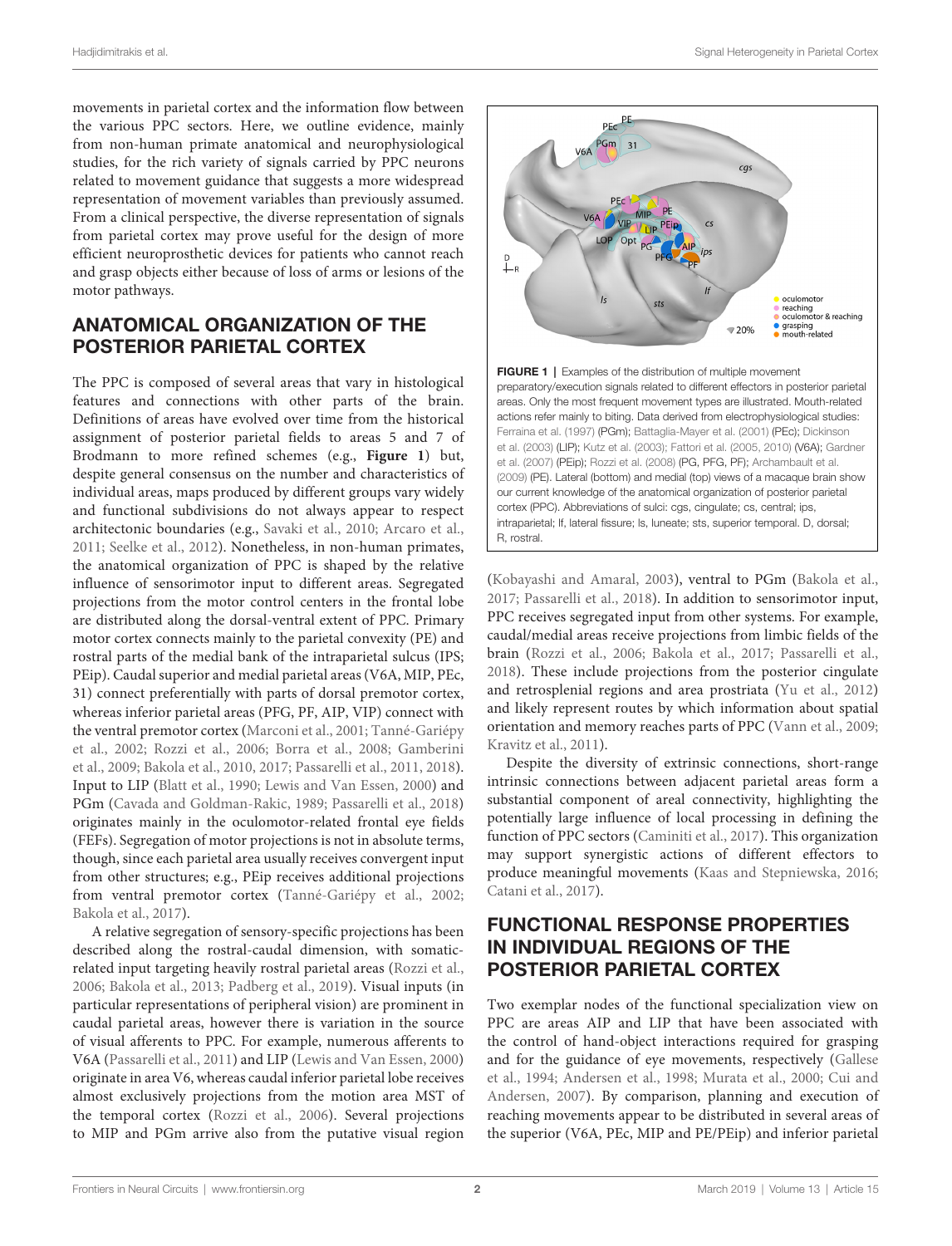lobe (Snyder et al., 1997; Battaglia-Mayer et al., 2000, 2007; Fattori et al., 2005; Heider et al., 2010; McGuire and Sabes, 2011; Hadjidimitrakis et al., 2012, 2015).

Influential models for parallel parietal-frontal networks for motor actions have dominated parietal research in the past (Jeannerod et al., 1995; Matelli and Luppino, 2001). Accordingly, reach-related signals flow from the superior parietal to the dorsal premotor cortex and grasp-related activity is conveyed from AIP to ventral premotor cortex; both streams converge to the primary motor cortex (Burman et al., 2014; Dea et al., 2016). Re-evaluation of these models became necessary after studies showing that individual premotor neurons carried both reaching and grasping information (Raos et al., 2004; Stark et al., 2007). Along these lines, later work reported grasping parameters to be coded in the traditionally reaching domains of the superior parietal cortex (Chen et al., 2009; Fattori et al., 2010). Furthermore, single AIP neurons encoded both the reaching direction and grip type (Lehmann and Scherberger, 2013).

Additional evidence for the mixing of neural signals comes from work on the spatial reference frames used for reaching movements. Until recently, the dominant view was that neurons in each parietal area have uniform reference frames. A serial organization of reach-related responses along the extent of PPC has been reported, with responses coding target locations relative to the eyes (eye-centered frame) recorded caudally and responses coding locations in head-, body- and hand-centered frame rostrally (Flanders et al., 1992). This view found support in studies that showed eye-centered reference frames caudally in the parietal reach region (PRR, Snyder et al., 1997) and hand-centered representations rostrally in area PE (Lacquaniti et al., 1995; Batista et al., 1999; Buneo et al., 2002; Marzocchi et al., 2008). However, later work showed that neurons in single PPC areas encode reaches relative to the eye, hand, head and body (Mullette-Gillman et al., 2009; Chang and Snyder, 2010; McGuire and Sabes, 2011; Hadjidimitrakis et al., 2014b; Bosco et al., 2016; Piserchia et al., 2017). The presence of mixed, eyeand limb-centered, reference frames within several PPC areas challenges the one-to-one association of a particular type of reference frame with one region and, subsequently, the view of serial reference frame transformations across the PPC "reach" network (McGuire and Sabes, 2011).

Mixing of signals has also been observed at another level of movement control. The distance and direction of reach goals, which were considered to have independent neuronal substrates (Crawford et al., 2011), were encoded by largely overlapping neuronal populations in V6A and PEc (Hadjidimitrakis et al., 2014a, 2015; Filippini et al., 2018). Furthermore, PRR neurons can simultaneously encode multiple potential movement goals (Baldauf et al., 2008; Klaes et al., 2011), thus further illustrating the richness of the selectivity.

In a recent human study, Zhang et al. (2017) reported a mixture of effector representations in populations of neurons in the putative homolog of macaque AIP, arguing against a strict anatomical segregation of body parts. Using fMRI repetition suppression, Heed et al. (2016) examined activity in the PPC in humans performing delayed eye, hand and foot movements to visual targets. They reported a gradient of organization schemes along the extent of PPC, with a region activated independently of the effector used among regions showing effector specificity. Accordingly, the view that emerges is that the primate PPC hosts multiple representations of motor actions, with individual areas and networks (e.g., reaching network) showing only a relative emphasis on a particular effector or movement type.

# A POTENTIAL NETWORK FOR EYE-ARM **COORDINATION**

The mixed selectivity and overlapping representations for different movements in PPC make it an ideal site for mediating complex behaviors like eye-hand coordination. Indeed, growing evidence suggests that coordinated behaviors, such as eye-hand movements, rely on parietal circuits. Reaction times for eye and hand movements are correlated (Dean et al., 2011), suggesting a common neural mechanism. The mixing of various types of signals in single PPC neurons and sectors could be interpreted as a manifestation of coordinated activity. For example, most LIP neurons fire stronger when a combined reach and saccade is planned compared to a saccade alone (Hagan et al., 2012). Neural correlates for single and combined eye- and arm-related movements were reported in several PPC fields (Battaglia-Mayer et al., 2001; Calton et al., 2002; Dickinson et al., 2003), with activity being usually weaker for the non-preferred movement. Moreover, neural responses are modulated by static eye and arm position in PEc, V6A and the caudal inferior parietal lobe (Battaglia-Mayer et al., 2000, 2007; Breveglieri et al., 2012, 2014; Piserchia et al., 2017).

The mixing of signals within PPC may result from the short-range intrinsic connections between adjacent parietal areas (Caminiti et al., 2017). In order to understand the mixed selectivity and how it relates to complex behaviors, simultaneous recordings from multiple PPC areas are necessary. However, very few works have employed this method in PPC (e.g., Cui and Andersen, 2007; Dean et al., 2012). By comparison, increasingly interactions between areas of the frontal and parietal cortex are being studied. Multi-area recordings in primates allow for correlations between the activity across areas to be studied and have complemented non-invasive work using fMRI and MEG.

In electrophysiological studies, the local field potential (LFP) has been instrumental in understanding the relationship in neural activity across brain areas. The LFP is composed of synaptic and spiking activity in the vicinity of the recording electrode (Mitzdorf, 1985), and gives an estimate of the population activity. Like spiking-activity, the LFP power is tuned to saccade and reach direction in LIP and PRR, respectively (Pesaran et al., 2002; Scherberger et al., 2005). Synchrony, or coherence, between the firing rates of individual neurons and the LFP at different frequencies may reflect the processing of different types of information (Fries, 2005). During coordinated eye-hand movements, the beta-band (∼15–30 Hz) LFP activity decreases around movement initiation in both LIP and PRR, and correlates with the reaction times for coordinated reach and saccades (but not for saccades made alone, Dean et al., 2012). Furthermore, LIP neurons with reduced activity during eye-hand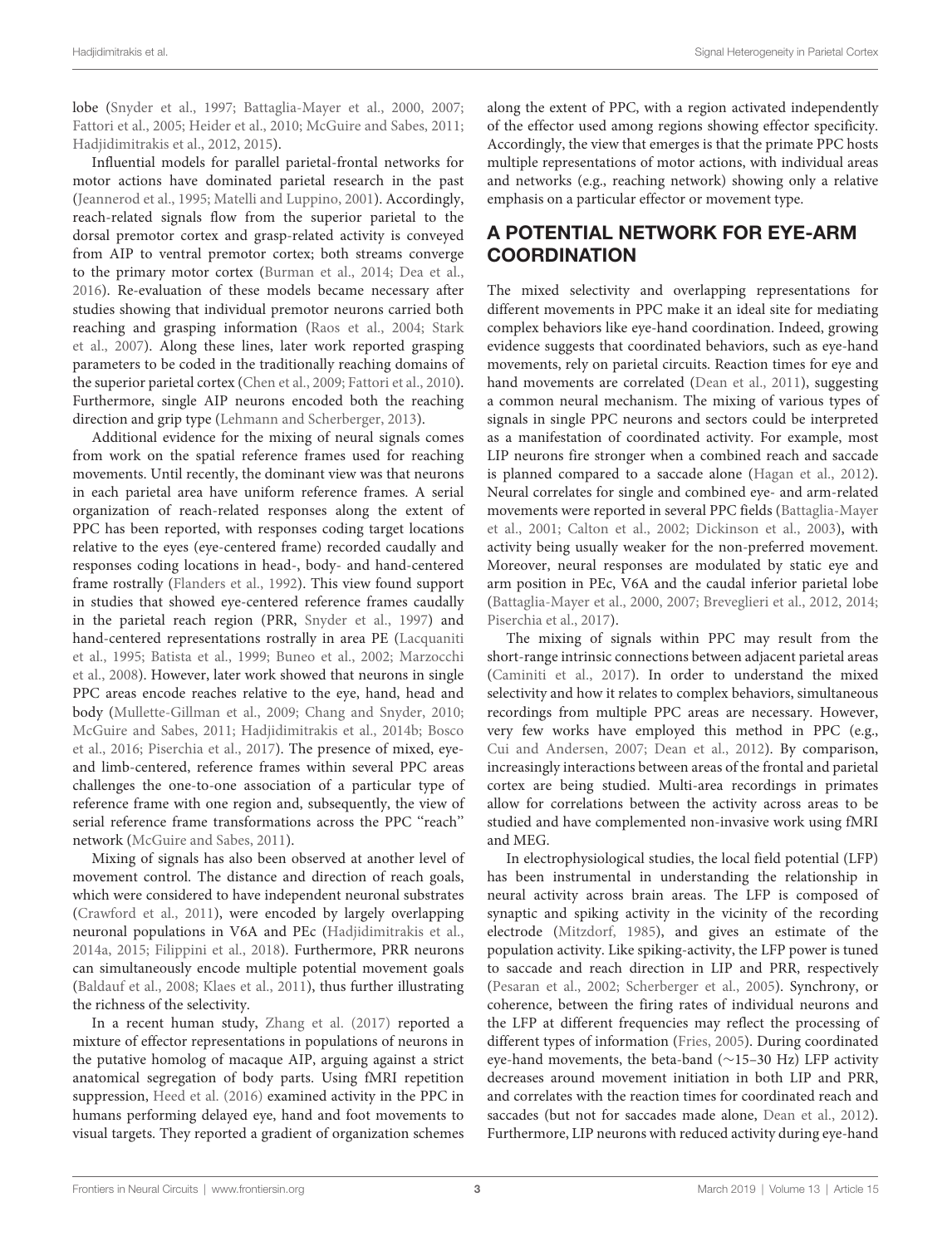movements, compared to saccades, tend to be coherent with the beta-band LFP (Hagan et al., 2012) and their firing rate predicts the reaction times of coordinated eye-hand movements. This suggests that these neurons participate in a neural circuit that orchestrates coordinated eye-hand movements (Dean et al., 2012). Coherent activity across areas may also contribute to the processing of cognitive signals such as decision-making (Hawellek et al., 2016; Wong et al., 2016) and visual attention in PPC (Buschman and Miller, 2007; Saalmann et al., 2007; Gregoriou et al., 2009).

The studies of LFP-firing coherence are limited in their ability to provide causal evidence of the role of the PPC in eye-hand coordination. In this regard, a number of inactivation studies in PPC have provided more direct evidence, with two works reporting effects on limb (but not eye) movements (Hwang et al., 2012; Yttri et al., 2014), whereas another one found disrupted eye-hand correlations after bilateral inactivation (Battaglia-Mayer et al., 2013). Furthermore, unilateral inactivation of LIP combined with fMRI resulted in rapid spatial reorganization in the active hemisphere (Wilke et al., 2012), suggesting that the functions of PPC are likely spread over a wider network that extends over both hemispheres. This could also explain recent evidence showing no effect of unilateral LIP inactivation on decision-making (Katz et al., 2016). Similarly, inactivation of VIP had no effect on behavior in a heading discrimination task (Chen et al., 2016). In humans, fMRI-guided transcranial magnetic stimulation demonstrated a causal role of the anterior portion of the IPS to reaching (Reichenbach et al., 2011). Overall, inactivation evidence should be treated cautiously. More sensitive activity manipulations could be useful to determine how PPC nodes contribute to motor behaviors. The use of sophisticated tools such as optogenetics in primates (Jazayeri et al., 2012; Watakabe et al., 2016; El-Shamayleh et al., 2017) could help overcome current limitations.

# IMPLICATIONS OF MIXED SELECTIVITY IN THE PPC FOR MEDICAL INTERVENTIONS

The diversity of signals within the PPC has sparked great interest to the neuroprosthetic community. For patients suffering from loss of function due to paralysis or amputation of a limb, there can be great difficulty in interacting with people or everyday objects. Brain machine interfaces (BMIs) offer some hope in helping remedy these difficulties. A BMI is a device that can record neural activity from the brain while subjects think about a certain task, and then via a decoder, extract the subject's intentions. These decoded intentions are used to control external devices that can vary from a cursor on a monitor, to an anthromorphic robotic arm and hand, to a functional electrical stimulator to activate paralyzed muscles.

Most commonly, electrodes are implanted in the primary motor and premotor areas while patients use motor imagery to provide the necessary input to these BMIs (Markowitz et al., 2011; Hochberg et al., 2012; Collinger et al., 2013). Devices implanted in the motor areas typically decode the trajectory of an effector. Early studies showed that PPC neurons could be used in conjunction with frontal motor areas to control closed loop BMIs, however it was unclear to what extent the PPC neurons contributed to the efficacy of these devices (Wessberg et al., 2000). In a study that compared offline decoding of hand position and velocity in non-human primates, decoding with PPC neurons was inferior to the decoding performance achieved with primary motor and dorsal premotor cortex (Carmena et al., 2003), possibly indicating that the PPC neurons were not contributing much to the overall control.

However, Musallam et al. (2004) went on to demonstrate that high level movement goal information as well as expected reward values of different targets could be decoded from signals in PRR to control a cursor on the screen during a BMI task. These control signals could be generated in the absence of an actual movement. The goal signals allow an abstraction away from the low-level commands necessary to achieve the wanted action as well as the device that actually enacts the action. These low-level commands can be generated through external optimal control algorithms. Goals for multiple sequential movements are planned in PRR (Baldauf et al., 2008) but not in the superior parietal convexity (Li and Cui, 2013) providing a rich mix of signals.

However, soon after this, trajectory information was successfully decoded from the medial bank of the IPS as well as the dorsal convexity to allow control of a 2-dimensional (2D; Mulliken et al., 2008a,b) as well as 3D (Hauschild et al., 2012) cursor on a screen. Decoding algorithms to incorporate the cognitive neural signals and the trajectory information will also provide increased performance compared to each type of signal alone (Shanechi et al., 2013a,b). These studies primarily focused on decoding of spiking activity, but similar information could be extracted from the LFP (Andersen et al., 2004; Scherberger et al., 2005).

The clinical relevance of the PPC to neural prosthetics was demonstrated in the first human trial of a BMI that utilized neural signals from the PPC (Aflalo et al., 2015). In this study, a tetraplegic patient was implanted with electrode arrays in putative areas 5d/PE and AIP and could successfully control 2D and 3D cursors as well as a robotic limb. Therefore, exploiting the richness of information in the PPC may be an advantageous strategy for developing more efficient BMIs.

# CONCLUDING REMARKS

Despite decades of research, a definitive understanding of how individual brains areas are defined, perform distinct computations, and interact with other brain areas remains elusive. The PPC has proved an ideal test bed for understanding how the underlying neural architecture supports a range of sensory, motor and cognitive functions. Anatomy and physiology provide distinct lines of evidence for characterizing the brain areas of the PPC less as a cluster of finite regions and more as a network of integrated areas that may flexibly form the neural basis for diverse functions. The future of systems neuroscience is in understanding how these brain areas work in concert with one another and how the neural dynamics can be used for powering the next generation of prosthetic devices.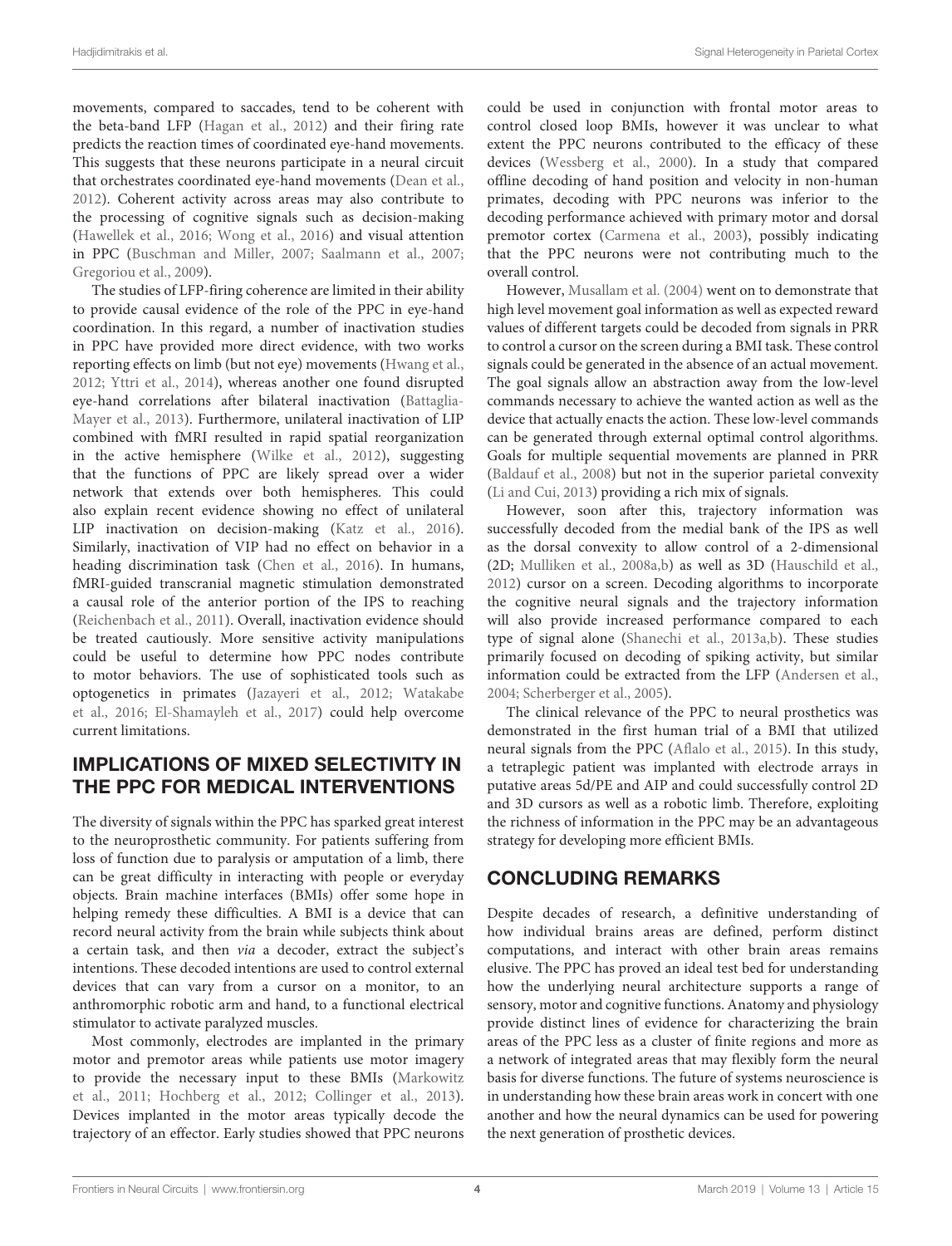# AUTHOR CONTRIBUTIONS

KH, SB, YW and MH contributed to the preparation, writing and revising of this text.

## FUNDING

We acknowledge the Australian Research Council (DE120102883, DE180100344), National Health and Medical

#### **REFERENCES**

- Aflalo, T., Kellis, S., Klaes, C., Lee, B., Shi, Y., Pejsa, K., et al. (2015). Decoding motor imagery from the posterior parietal cortex of a tetraplegic human. Science 348, 906–910. doi: 10.1126/science.aaa5417
- Andersen, R. A., Andersen, K. N., Hwang, E. J., and Hauschild, M. (2014). Optic ataxia: from Balint's syndrome to the parietal reach region. Neuron 81, 967–983. doi: 10.1016/j.neuron.2014.02.025
- Andersen, R. A., and Cui, H. (2009). Intention, action planning, and decision making in parietal-frontal circuits. Neuron 63, 568–583. doi: 10.1016/j.neuron. 2009.08.028
- Andersen, R. A., Musallam, S., and Pesaran, B. (2004). Selecting the signals for a brain-machine interface. Curr. Opin. Neurobiol. 14, 720–726. doi: 10.1016/j. conb.2004.10.005
- Andersen, R. A., Snyder, L. H., Batista, A. P., Buneo, C. A., and Cohen, Y. E. (1998). Posterior parietal areas specialized for eye movements (LIP) and reach (PRR) using a common coordinate frame. Novartis Found. Symp. 218, 109–122; discussion 122–128, 171–175. doi: 10.1002/9780470515563.ch7
- Arcaro, M. J., Pinsk, M. A., Li, X., and Kastner, S. (2011). Visuotopic organization of macaque posterior parietal cortex: a functional magnetic resonance imaging study. J. Neurosci. 31, 2064–2078. doi: 10.1523/JNEUROSCI.3334-10.2011
- Archambault, P. S., Caminiti, R., and Battaglia-Mayer, A. (2009). Cortical mechanisms for online control of hand movement trajectory: the role of the posterior parietal cortex. Cereb. Cortex 19, 2848–2864. doi: 10.1093/cercor/bhp058
- Bakola, S., Gamberini, M., Passarelli, L., Fattori, P., and Galletti, C. (2010). Cortical connections of parietal field PEc in the macaque: linking vision and somatic sensation for the control of limb action. Cereb. Cortex 20, 2592–2604. doi: 10.1093/cercor/bhq007
- Bakola, S., Passarelli, L., Gamberini, M., Fattori, P., and Galletti, C. (2013). Cortical connectivity suggests a role in limb coordination for macaque area PE of the superior parietal cortex. J. Neurosci. 33, 6648–6658. doi: 10.1523/JNEUROSCI. 4685-12.2013
- Bakola, S., Passarelli, L., Huynh, T., Impieri, D., Worthy, K. H., Fattori, P., et al. (2017). Cortical afferents and myeloarchitecture distinguish the medial intraparietal area (MIP) from neighboring subdivisions of the macaque cortex. eNeuro 4:ENEURO.0344-17.2017. doi: 10.1523/eneuro.0344- 17.2017
- Baldauf, D., Cui, H., and Andersen, R. A. (2008). The posterior parietal cortex encodes in parallel both goals for double-reach sequences. J. Neurosci. 28, 10081–10089. doi: 10.1523/JNEUROSCI.3423-08.2008
- Batista, A. P., Buneo, C. A., Snyder, L. H., and Andersen, R. A. (1999). Reach plans in eye-centered coordinates. Science 285, 257–260. doi: 10.1126/science. 285.5425.257
- Battaglia-Mayer, A., Ferraina, S., Genovesio, A., Marconi, B., Squatrito, S., Molinari, M., et al. (2001). Eye-hand coordination during reaching. II. An analysis of the relationships between visuomanual signals in parietal cortex and parieto-frontal association projections. Cereb. Cortex 11, 528–544. doi: 10.1093/cercor/11.6.528
- Battaglia-Mayer, A., Ferraina, S., Mitsuda, T., Marconi, B., Genovesio, A., Onorati, P., et al. (2000). Early coding or reaching in the parietooccipital cortex. J. Neurophysiol. 83, 2374–2391. doi: 10.1152/jn.2000.83.4.2374
- Battaglia-Mayer, A., Ferrari-Toniolo, S., Visco-Comandini, F., Archambault, P. S., Saberi-Moghadam, S., and Caminiti, R. (2013). Impairment of online control of hand andD eye movements in a monkey model of optic ataxia. Cereb. Cortex 23, 2644–2656. doi: 10.1093/cercor/bhs250

Research Council (1020839, 1082144), H2020-MSCA-734227- PLATYPUS and EU Fellowship FP7-PEOPLE-2011-IOF 300452 (SB) for financial support.

### ACKNOWLEDGMENTS

We thank Marcello Rosa and Patrizia Fattori for helpful discussions and support.

- Battaglia-Mayer, A., Mascaro, M., and Caminiti, R. (2007). Temporal evolution and strength of neural activity in parietal cortex during eye and hand movements. Cereb. Cortex 17, 1350–1363. doi: 10.1093/cercor/bhl046
- Blatt, G. J., Andersen, R. A., and Stoner, G. R. (1990). Visual receptive field organization and cortico-cortical connections of the lateral intraparietal area (area LIP) in the macaque. J. Comp. Neurol. 299, 421–445. doi: 10.1002/cne. 902990404
- Borra, E., Belmalih, A., Calzavara, R., Gerbella, M., Murata, A., Rozzi, S., et al. (2008). Cortical connections of the macaque anterior intraparietal (AIP) area. Cereb. Cortex 18, 1094–1111. doi: 10.1093/cercor/bhm146
- Bosco, A., Breveglieri, R., Hadjidimitrakis, K., Galletti, C., and Fattori, P. (2016). Reference frames for reaching when decoupling eye and target position in depth and direction. Sci. Rep. 6:21646. doi: 10.1038/srep21646
- Breveglieri, R., Galletti, C., Dal Bò, G., Hadjidimitrakis, K., and Fattori, P. (2014). Multiple aspects of neural activity during reaching preparation in the medial posterior parietal area V6A. J. Cogn. Neurosci. 26, 878–895. doi: 10.1162/jocn\_a\_00510
- Breveglieri, R., Hadjidimitrakis, K., Bosco, A., Sabatini, S. P., Galletti, C., and Fattori, P. (2012). Eye position encoding in three-dimensional space: integration of version and vergence signals in the medial posterior parietal cortex. J. Neurosci. 32, 159–169. doi: 10.1523/JNEUROSCI.4028- 11.2012
- Buneo, C. A., Jarvis, M. R., Batista, A. P., and Andersen, R. A. (2002). Direct visuomotor transformations for reaching. Nature 416, 632–636. doi: 10.1038/416632a
- Burman, K. J., Bakola, S., Richardson, K. E., Reser, D. H., and Rosa, M. G. P. (2014). Patterns of cortical input to the primary motor area in the marmoset monkey. J. Comp. Neurol. 522, 811–843. doi: 10.1002/cne.23447
- Buschman, T. J., and Miller, E. K. (2007). Top-down versus bottom-up control of attention in the prefrontal and posterior parietal cortices. Science 315, 1860–1862. doi: 10.1126/science.1138071
- Calton, J. L., Dickinson, A. R., and Snyder, L. H. (2002). Non-spatial, motorspecific activation in posterior parietal cortex. Nat. Neurosci. 5, 580–588. doi: 10.1038/nn0602-862
- Caminiti, R., Borra, E., Visco-Comandini, F., Battaglia-Mayer, A., Averbeck, B. B., and Luppino, G. (2017). Computational architecture of the parietofrontal network underlying cognitive-motor control in monkeys. eNeuro 4:ENEURO.0306-16.2017. doi: 10.1523/eneuro.0306-16.2017
- Carmena, J. M., Lebedev, M. A., Crist, R. E., O'Doherty, J. E., Santucci, D. M., Dimitrov, D. F., et al. (2003). Learning to control a brain-machine interface for reaching and grasping by primates. PLoS Biol. 1:e42. doi: 10.1371/journal.pbio. 0000042
- Catani, M., Robertsson, N., Beyh, A., Huynh, V., de Santiago Requejo, F., Howells, H., et al. (2017). Short parietal lobe connections of the human and monkey brain. Cortex 97, 339–357. doi: 10.1016/j.cortex.2017.10.022
- Cavada, C., and Goldman-Rakic, P. S. (1989). Posterior parietal cortex in rhesus monkey: II. Evidence for segregated corticocortical networks linking sensory and limbic areas with the frontal lobe. J. Comp. Neurol. 287, 422–445. doi: 10.1002/cne.902870403
- Chang, S. W. C., and Snyder, L. H. (2010). Idiosyncratic and systematic aspects of spatial representations in the macaque parietal cortex. Proc. Natl. Acad. Sci. U S A 107, 7951–7956. doi: 10.1073/pnas.0913209107
- Chen, A., Gu, Y., Liu, S., DeAngelis, G. C., and Angelaki, D. E. (2016). Evidence for a causal contribution of macaque vestibular, but not intraparietal, cortex to heading perception. J. Neurosci. 36, 3789–3798. doi: 10.1523/JNEUROSCI. 2485-15.2016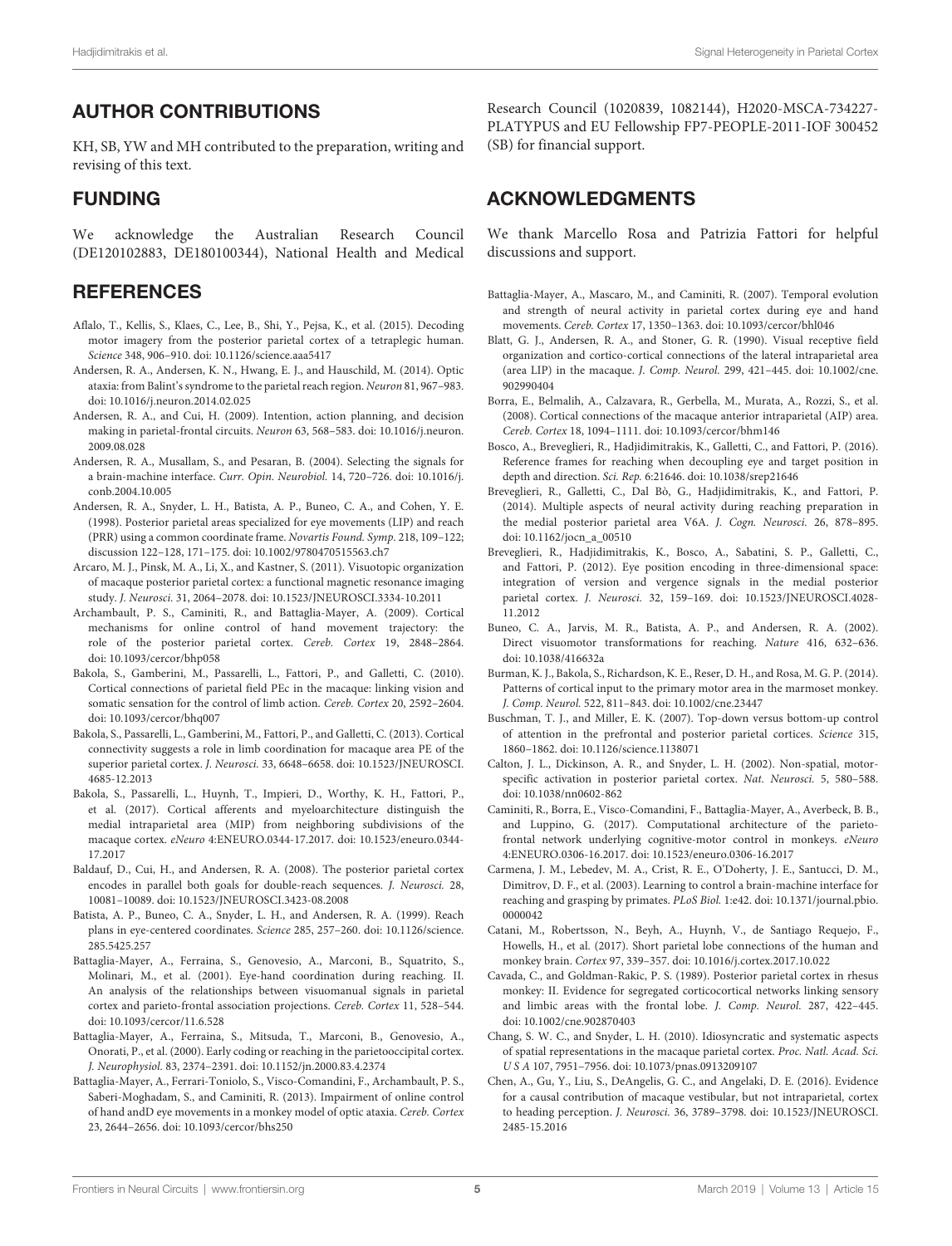- Chen, J., Reitzen, S. D., Kohlenstein, J. B., and Gardner, E. P. (2009). Neural representation of hand kinematics during prehension in posterior parietal cortex of the macaque monkey. J. Neurophysiol. 102, 3310–3328. doi: 10.1152/jn.90942.2008
- Collinger, J. L., Wodlinger, B., Downey, J. E., Wang, W., Tyler-Kabara, E. C., Weber, D. J., et al. (2013). High-performance neuroprosthetic control by an individual with tetraplegia. Lancet 381, 557–564. doi: 10.1016/S0140- 6736(12)61816-9
- Crawford, J. D., Henriques, D. Y., and Medendorp, W. P. (2011). Threedimensional transformations for goal-directed action. Annu. Rev. Neurosci. 34, 309–331. doi: 10.1146/annurev-neuro-061010-113749
- Cui, H., and Andersen, R. A. (2007). Posterior parietal cortex encodes autonomously selected motor plans. Neuron 56, 552–559. doi: 10.1016/j. neuron.2007.09.031
- Dea, M., Hamadjida, A., Elgbeili, G., Quessy, S., and Dancause, N. (2016). Different patterns of cortical inputs to subregions of the primary motor cortex hand representation in cebus apella. Cereb. Cortex 26, 1747–1761. doi: 10.1093/cercor/bhv324
- Dean, H. L., Hagan, M. A., and Pesaran, B. (2012). Only coherent spiking in posterior parietal cortex coordinates looking and reaching. Neuron 73, 829–841. doi: 10.1016/j.neuron.2011.12.035
- Dean, H. L., Martí, D., Tsui, E., Rinzel, J., and Pesaran, B. (2011). Reaction time correlations during eye-hand coordination: behavior and modeling. J. Neurosci. 31, 2399–2412. doi: 10.1523/JNEUROSCI.4591-10.2011
- Dickinson, A. R., Calton, J. L., and Snyder, L. H. (2003). Nonspatial saccadespecific activation in area LIP of monkey parietal cortex. J. Neurophysiol. 90, 2460–2464. doi: 10.1152/jn.00788.2002
- El-Shamayleh, Y., Kojima, Y., Soetedjo, R., and Horwitz, G. D. (2017). Selective optogenetic control of purkinje cells in monkey cerebellum. Neuron 95, 51.e4–62.e4. doi: 10.1016/j.neuron.2017.06.002
- Fattori, P., Kutz, D. F., Breveglieri, R., Marzocchi, N., and Galletti, C. (2005). Spatial tuning of reaching activity in the medial parieto-occipital cortex (area V6A) of macaque monkey. Eur. J. Neurosci. 22, 956–972. doi: 10.1111/j.1460- 9568.2005.04288.x
- Fattori, P., Raos, V., Breveglieri, R., Bosco, A., Marzocchi, N., and Galletti, C. (2010). The dorsomedial pathway is not just for reaching: grasping neurons in the medial parieto-occipital cortex of the macaque monkey. J. Neurosci. 30, 342–349. doi: 10.1523/JNEUROSCI.3800-09.2010
- Ferraina, S., Garasto, M. R., Battaglia-Mayer, A., Ferraresi, P., Johnson, P. B., Lacquaniti, F., et al. (1997). Visual control of hand reaching movement: activity in parietal area 7m. Eur. J. Neurosci. 9, 1090–1095. doi: 10.1111/j.1460-9568. 1997.tb01460.x
- Filippini, M., Breveglieri, R., Hadjidimitrakis, K., Bosco, A., and Fattori, P. (2018). Prediction of reach goals in depth and direction from the parietal cortex. Cell Rep. 23, 725–732. doi: 10.1016/j.celrep.2018.03.090
- Flanders, M., Helms Tillery, S. I., and Soechting, J. F. (1992). Early stages in a sensorimotor transformation. Behav. Brain Sci. 15, 309–362. doi: 10.1017/s0140525x00068813
- Fries, P. (2005). A mechanism for cognitive dynamics: neuronal communication through neuronal coherence. Trends Cogn. Sci. 9, 474–480. doi: 10.1016/j.tics. 2005.08.011
- Gallese, V., Murata, A., Kaseda, M., Niki, N., and Sakata, H. (1994). Deficit of hand preshaping after muscimol injection in monkey parietal cortex. Neuroreport 5, 1525–1529. doi: 10.1097/00001756-199407000-00029
- Gamberini, M., Passarelli, L., Fattori, P., Zucchelli, M., Bakola, S., Luppino, G., et al. (2009). Cortical connections of the visuomotor parietooccipital area V6Ad of the macaque monkey. J. Comp. Neurol. 513, 622–642. doi: 10.1002/cne.21980
- Gardner, E. P., Babu, K. S., Reitzen, S. D., Ghosh, S., Brown, A. S., Chen, J., et al. (2007). Neurophysiology of prehension. I. Posterior parietal cortex and object-oriented hand behaviors. J. Neurophysiol. 97, 387–406. doi: 10.1152/jn. 00558.2006
- Gregoriou, G. G., Gotts, S. J., Zhou, H., and Desimone, R. (2009). High-frequency, long-range coupling between prefrontal and visual cortex during attention. Science 324, 1207–1210. doi: 10.1126/science.1171402
- Hadjidimitrakis, K., Bertozzi, F., Breveglieri, R., Bosco, A., Galletti, C., and Fattori, P. (2014a). Common neural substrate for processing depth and direction signals for reaching in the monkey medial posterior parietal cortex. Cereb. Cortex 24, 1645–1657. doi: 10.1093/cercor/bht021
- Hadjidimitrakis, K., Bertozzi, F., Breveglieri, R., Fattori, P., and Galletti, C. (2014b). Body-centered, mixed, but not hand-centered coding of visual targets in the medial posterior parietal cortex during reaches in 3D space. Cereb. Cortex 24, 3209–3220. doi: 10.1093/cercor/bht181
- Hadjidimitrakis, K., Breveglieri, R., Bosco, A., and Fattori, P. (2012). Threedimensional eye position signals shape both peripersonal space and arm movement activity in the medial posterior parietal cortex. Front. Integr. Neurosci. 6:37. doi: 10.3389/fnint.2012.00037
- Hadjidimitrakis, K., Dal Bo', G., Breveglieri, R., Galletti, C., and Fattori, P. (2015). Overlapping representations for reach depth and direction in caudal superior parietal lobule of macaques. J. Neurophysiol. 114, 2340–2352. doi: 10.1152/jn. 00486.2015
- Hagan, M. A., Dean, H. L., and Pesaran, B. (2012). Spike-field activity in parietal area LIP during coordinated reach and saccade movements. J. Neurophysiol. 107, 1275–1290. doi: 10.1152/jn.00867.2011
- Hauschild, M., Mulliken, G. H., Fineman, I., Loeb, G. E., and Andersen, R. A. (2012). Cognitive signals for brain-machine interfaces in posterior parietal cortex include continuous 3D trajectory commands. Proc. Natl. Acad. Sci. U S A 109, 17075–17080. doi: 10.1073/pnas.1215092109
- Hawellek, D. J., Wong, Y. T., and Pesaran, B. (2016). Temporal coding of rewardguided choice in the posterior parietal cortex. Proc. Natl. Acad. Sci. U S A 113, 13492–13497. doi: 10.1073/pnas.1606479113
- Hayhoe, M. M., Shrivastava, A., Mruczek, R., and Pelz, J. B. (2003). Visual memory and motor planning in a natural task. J. Vis. 3, 49–63. doi: 10.1167/3.1.6
- Heed, T., Leone, F. T., Toni, I., and Medendorp, W. P. (2016). Functional versus effector-specific organization of the human posterior parietal cortex: revisited. J. Neurophysiol. 116, 1885–1899. doi: 10.1152/jn.00312.2014
- Heider, B., Karnik, A., Ramalingam, N., and Siegel, R. M. (2010). Neural representation during visually guided reaching in macaque posterior parietal cortex. J. Neurophysiol. 104, 3494–3509. doi: 10.1152/jn.010 50.2009
- Hochberg, L. R., Bacher, D., Jarosiewicz, B., Masse, N. Y., Simeral, J. D., Vogel, J., et al. (2012). Reach and grasp by people with tetraplegia using a neurally controlled robotic arm. Nature 485, 372–375. doi: 10.1038/nature 11076
- Husain, M., and Nachev, P. (2007). Space and the parietal cortex. Trends Cogn. Sci. 11, 30–36. doi: 10.1016/j.tics.2006.10.011
- Hwang, E. J., Hauschild, M., Wilke, M., and Andersen, R. A. (2012). Inactivation of the parietal reach region causes optic ataxia, impairing reaches but not saccades. Neuron 76, 1021–1029. doi: 10.1016/j.neuron.2012.10.030
- Jazayeri, M., Lindbloom-Brown, Z., and Horwitz, G. D. (2012). Saccadic eye movements evoked by optogenetic activation of primate V1. Nat. Neurosci. 15, 1368–1370. doi: 10.1038/nn.3210
- Jeannerod, M., Arbib, M. A., Rizzolatti, G., and Sakata, H. (1995). Grasping objects: the cortical mechanisms of visuomotor transformation. Trends Neurosci. 18, 314–320. doi: 10.1016/0166-2236(95)93921-j
- Johansson, R. S., Westling, G., Bäckström, A., and Flanagan, J. R. (2001). Eye-hand coordination in object manipulation. J. Neurosci. 21, 6917–6932. doi: 10.1523/JNEUROSCI.21-17-06917.2001
- Kaas, J. H., and Stepniewska, I. (2016). Evolution of posterior parietal cortex and parietal-frontal networks for specific actions in primates. J. Comp. Neurol. 524, 595–608. doi: 10.1002/cne.23838
- Katz, L. N., Yates, J. L., Pillow, J. W., and Huk, A. C. (2016). Dissociated functional significance of decision-related activity in the primate dorsal stream. Nature 535, 285–288. doi: 10.1038/nature18617
- Klaes, C., Westendorff, S., Chakrabarti, S., and Gail, A. (2011). Choosing goals, not rules: deciding among rule-based action plans. Neuron 70, 536–548. doi: 10.1016/j.neuron.2011.02.053
- Kobayashi, Y., and Amaral, D. G. (2003). Macaque monkey retrosplenial cortex: II. cortical afferents. J. Comp. Neurol. 466, 48–79. doi: 10.1002/cne. 10883
- Kravitz, D. J., Saleem, K. S., Baker, C. I., and Mishkin, M. (2011). A new neural framework for visuospatial processing. Nat. Rev. Neurosci. 12, 217–230. doi: 10.1038/nrn3008
- Kutz, D. F., Fattori, P., Gamberini, M., Breveglieri, R., and Galletti, C. (2003). Early- and late-responding cells to saccadic eye movements in the cortical area V6A of macaque monkey. Exp. Brain Res. 149, 83–95. doi: 10.1007/s00221-002- 1337-9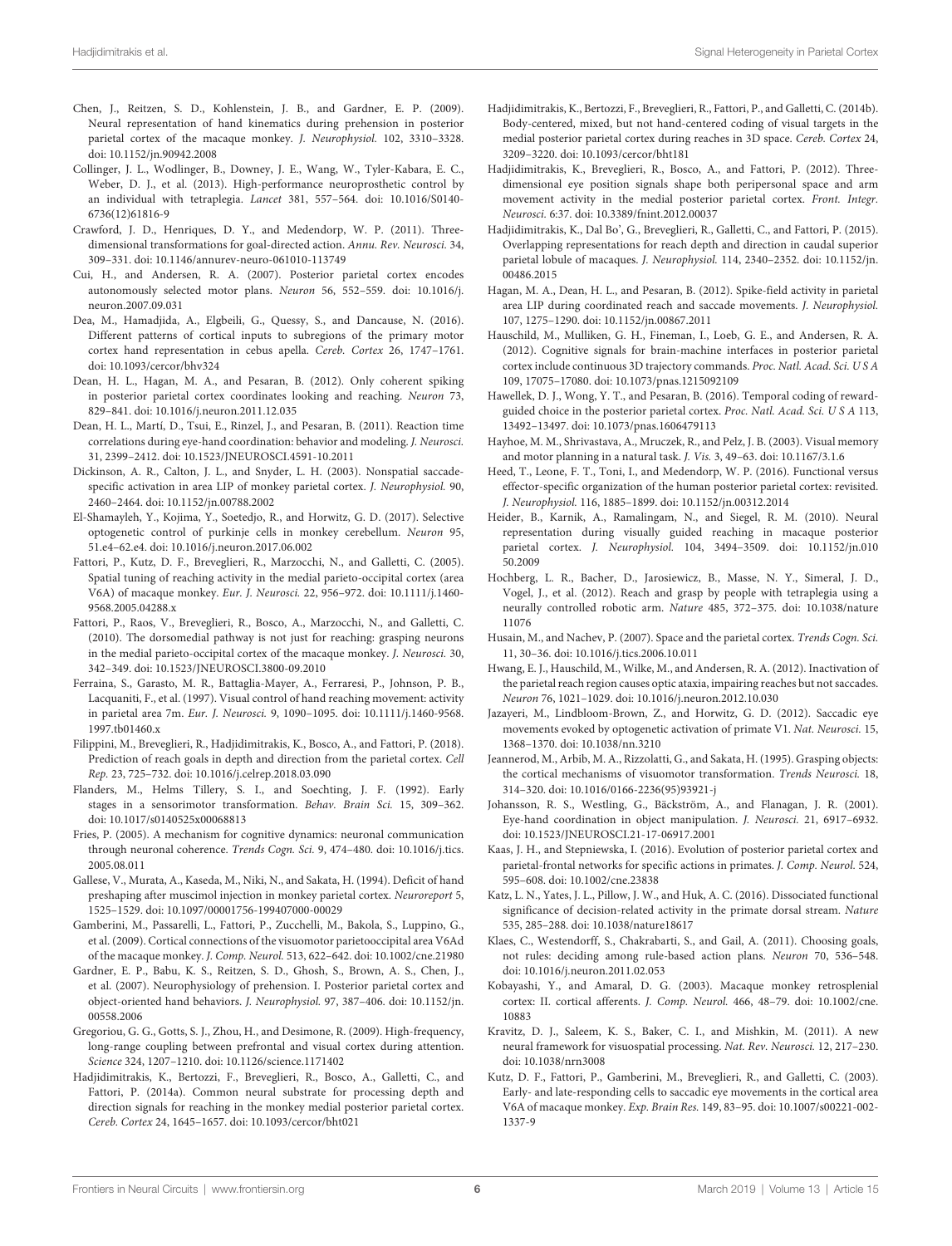- Lacquaniti, F., Guigon, E., Bianchi, L., Ferraina, S., and Caminiti, R. (1995). Representing spatial information for limb movement: role of area 5 in the monkey. Cereb. Cortex 5, 391–409. doi: 10.1093/cercor/5.5.391
- Land, M. F., and Hayhoe, M. (2001). In what ways do eye movements contribute to everyday activities? Vision Res. 41, 3559–3565. doi: 10.1016/s0042- 6989(01)00102-x
- Lehmann, S. J., and Scherberger, H. (2013). Reach and gaze representations in macaque parietal and premotor grasp areas. J. Neurosci. 33, 7038–7049. doi: 10.1523/JNEUROSCI.5568-12.2013
- Lewis, J. W., and Van Essen, D. C. (2000). Corticocortical connections of visual, sensorimotor, and multimodal processing area in the parietal lobe of the macaque monkey. J. Comp. Neurol. 428, 112–137. doi: 10.1002/1096- 9861(20001204)428:1<112::aid-cne8>3.0.co;2-9
- Li, Y., and Cui, H. (2013). Dorsal parietal area 5 encodes immediate reach in sequential arm movements. J. Neurosci. 33, 14455–14465. doi: 10.1523/JNEUROSCI.1162-13.2013
- Marconi, B., Genovesio, A., Battaglia-Mayer, A., Ferraina, S., Squatrito, S., Molinari, M., et al. (2001). Eye-hand coordination during reaching. I. Anatomical relationships between parietal and frontal cortex. Cereb. Cortex 11, 513–527. doi: 10.1093/cercor/11.6.513
- Markowitz, D. A., Wong, Y. T., Gray, C. M., and Pesaran, B. (2011). Optimizing the decoding of movement goals from local field potentials in macaque cortex. J. Neurosci. 31, 18412–18422. doi: 10.1523/JNEUROSCI.4165- 11.2011
- Marzocchi, N., Breveglieri, R., Galletti, C., and Fattori, P. (2008). Reaching activity in parietal area V6A of macaque: eye influence on arm activity or retinocentric coding of reaching movements? Eur. J. Neurosci. 27, 775–789. doi: 10.1111/j. 1460-9568.2008.06021.x
- Matelli, M., and Luppino, G. (2001). Parietofrontal circuits for action and space perception in the macaque monkey. Neuroimage 14, S27–S32. doi: 10.1006/nimg.2001.0835
- McGuire, L. M., and Sabes, P. N. (2011). Heterogeneous representations in the superior parietal lobule are common across reaches to visual and proprioceptive targets. J. Neurosci. 31, 6661–6673. doi: 10.1523/jneurosci.2921- 10.2011
- Mitzdorf, U. (1985). Current source-density method and application in cat cerebral cortex: investigation of evoked potentials and EEG phenomena. Physiol. Rev. 65, 37–100. doi: 10.1152/physrev.1985.65.1.37
- Mountcastle, V. B., Lynch, J. C., Georgopoulos, A., Sakata, H., and Acuna, C. (1975). Posterior parietal association cortex of the monkey: command functions for operations within extrapersonal space. J. Neurophysiol. 38, 871–908. doi: 10.1152/jn.1975.38.4.871
- Mullette-Gillman, O. D. A., Cohen, Y. E., and Groh, J. M. (2009). Motorrelated signals in the intraparietal cortex encode locations in a hybrid, rather than eye-centered reference frame. Cereb. Cortex 19, 1761–1775. doi: 10.1093/cercor/bhn207
- Mulliken, G. H., Musallam, S., and Andersen, R. A. (2008a). Decoding trajectories from posterior parietal cortex ensembles. J. Neurosci. 28, 12913–12926. doi: 10.1523/jneurosci.1463-08.2008
- Mulliken, G. H., Musallam, S., and Andersen, R. A. (2008b). Forward estimation of movement state in posterior parietal cortex. Proc. Natl. Acad. Sci. U S A 105, 8170–8177. doi: 10.1073/pnas.0802602105
- Murata, A., Gallese, V., Luppino, G., Kaseda, M., and Sakata, H. (2000). Selectivity for the shape, size and orientation of objects for grasping in neurons of monkey parietal area AIP. J. Neurophysiol. 83, 2580–2601. doi: 10.1152/jn.2000. 83.5.2580
- Musallam, S., Corneil, B. D., Greger, B., Scherberger, H., and Andersen, R. A. (2004). Cognitive control signals for neural prosthetics. Science 305, 258–262. doi: 10.1126/science.1097938
- Padberg, J., Cooke, D. F., Cerkevich, C. M., Kaas, J. H., and Krubitzer, L. (2019). Cortical connections of area 2 and posterior parietal area 5 in macaque monkeys. J. Comp. Neurol. 527, 718–737. doi: 10.1002/cne.24453
- Passarelli, L., Rosa, M. G. P., Bakola, S., Gamberini, M., Worthy, K. H., Fattori, P., et al. (2018). Uniformity and diversity of cortical projections to precuneate areas in the macaque monkey: what defines area PGm? Cereb. Cortex 28, 1700–1717. doi: 10.1093/cercor/bhx067
- Passarelli, L., Rosa, M. G. P., Gamberini, M., Bakola, S., Burman, K. J., Fattori, P., et al. (2011). Cortical connections of area V6Av in the macaque: a visual-

input node to the eye/hand coordination system. J. Neurosci. 31, 1790–1801. doi: 10.1523/jneurosci.4784-10.2011

- Pesaran, B., Pezaris, J. S., Sahani, M., Mitra, P. P., and Andersen, R. A. (2002). Temporal structure in neuronal activity during working memory in macaque parietal cortex. Nat. Neurosci. 5, 805–811. doi: 10.1038/nn890
- Piserchia, V., Breveglieri, R., Hadjidimitrakis, K., Bertozzi, F., Galletti, C., and Fattori, P. (2017). Mixed body/hand reference frame for reaching in 3D space in macaque parietal area PEc. Cereb. Cortex 27, 1976–1990. doi: 10.1093/cercor/bhw039
- Raos, V., Umiltá, M. A., Gallese, V., and Fogassi, L. (2004). Functional properties of grasping-related neurons in the dorsal premotor area F2 of the macaque monkey. J. Neurophysiol. 92, 1990–2002. doi: 10.1152/jn.00154.2004
- Reichenbach, A., Bresciani, J. P., Peer, A., Bülthoff, H. H., and Thielscher, A. (2011). Contributions of the PPC to online control of visually guided reaching movements assessed with fMRI-guided TMS. Cereb. Cortex 21, 1602–1612. doi: 10.1093/cercor/bhq225
- Rizzolatti, G., and Matelli, M. (2003). Two different streams form the dorsal visual system: anatomy and functions. Exp. Brain Res. 153, 146–157. doi: 10.1007/s00221-003-1588-0
- Rozzi, S., Calzavara, R., Belmalih, A., Borra, E., Gregoriou, G. G., Matelli, M., et al. (2006). Cortical connections of the inferior parietal cortical convexity of the macaque monkey. Cereb. Cortex 16, 1389–1417. doi: 10.1093/cercor/bhj076
- Rozzi, S., Ferrari, P. F., Bonini, L., Rizzolatti, G., and Fogassi, L. (2008). Functional organization of inferior parietal lobule convexity in the macaque monkey: electrophysiological characterization of motor, sensory and mirror responses and their correlation with cytoarchitectonic areas. Eur. J. Neurosci. 28, 1569–1588. doi: 10.1111/j.1460-9568.2008.06395.x
- Saalmann, Y. B., Pigarev, I. N., and Vidyasagar, T. R. (2007). Neural mechanisms of visual attention: how top-down feedback highlights relevant locations. Science 316, 1612–1615. doi: 10.1126/science.1139140
- Savaki, H. E., Gregoriou, G. G., Bakola, S., Raos, V., and Moschovakis, A. K. (2010). The place code of saccade metrics in the lateral bank of the intraparietal sulcus. J. Neurosci. 30, 1118–1127. doi: 10.1523/jneurosci.2268-09.2010
- Scherberger, H., Jarvis, M. R., and Andersen, R. A. (2005). Cortical local field potential encodes movement intentions in the posterior parietal cortex. Neuron 46, 347–354. doi: 10.1016/j.neuron.2005.03.004
- Seelke, A. M., Padberg, J. J., Disbrow, E., Purnell, S. M., Recanzone, G., and Krubitzer, L. (2012). Topographic maps within Brodmann's area 5 of macaque monkeys. Cereb. Cortex 22, 1834–1850. doi: 10.1093/cercor/ bhr257
- Shanechi, M. M., Williams, Z. M., Wornell, G. W., Hu, R. C., Powers, M., and Brown, E. N. (2013a). A real-time brain-machine interface combining motor target and trajectory intent using an optimal feedback control design. PLoS One 8:e59049. doi: 10.1371/journal.pone.0059049
- Shanechi, M. M., Wornell, G. W., Williams, Z. M., and Brown, E. N. (2013b). Feedback-controlled parallel point process filter for estimation of goal-directed movements from neural signals. IEEE Trans. Neural Syst. Rehabil. Eng. 21, 129–140. doi: 10.1109/TNSRE.2012.2221743
- Snyder, L. H., Batista, A. P., and Andersen, R. A. (1997). Coding of intention in the posterior parietal cortex. Nature 386, 167–170. doi: 10.1038/386167a0
- Stark, E., Asher, I., and Abeles, M. (2007). Encoding of reach and grasp by single neurons in premotor cortex is independent of recording site. J. Neurophysiol. 97, 3351–3364. doi: 10.1152/jn.01328.2006
- Tanné-Gariépy, J., Rouiller, E. M., and Boussaoud, D. (2002). Parietal inputs to dorsal versus ventral premotor areas in the macaque monkey: evidence for largely segregated visuomotor pathways. Exp. Brain Res. 145, 91–103. doi: 10.1007/s00221-002-1078-9
- Vann, S. D., Aggleton, J. P., and Maguire, E. A. (2009). What does the retrosplenial cortex do? Nat. Rev. Neurosci. 10, 792–802. doi: 10.1038/nrn2733
- Vesia, M., and Crawford, J. D. (2012). Specialization of reach function in human posterior parietal cortex. Exp. Brain Res. 221, 1–18. doi: 10.1007/s00221-012- 3158-9
- Watakabe, A., Sadakane, O., Hata, K., Ohtsuka, M., Takaji, M., and Yamamori, T. (2016). Application of viral vectors to the study of neural connectivities and neural circuits in the marmoset brain. Dev. Neurobiol. 77, 354–372. doi: 10.1002/dneu.22459
- Wessberg, J., Stambaugh, C. R., Kralik, J. D., Beck, P. D., Laubach, M., Chapin, J. K., et al. (2000). Real-time prediction of hand trajectory by ensembles